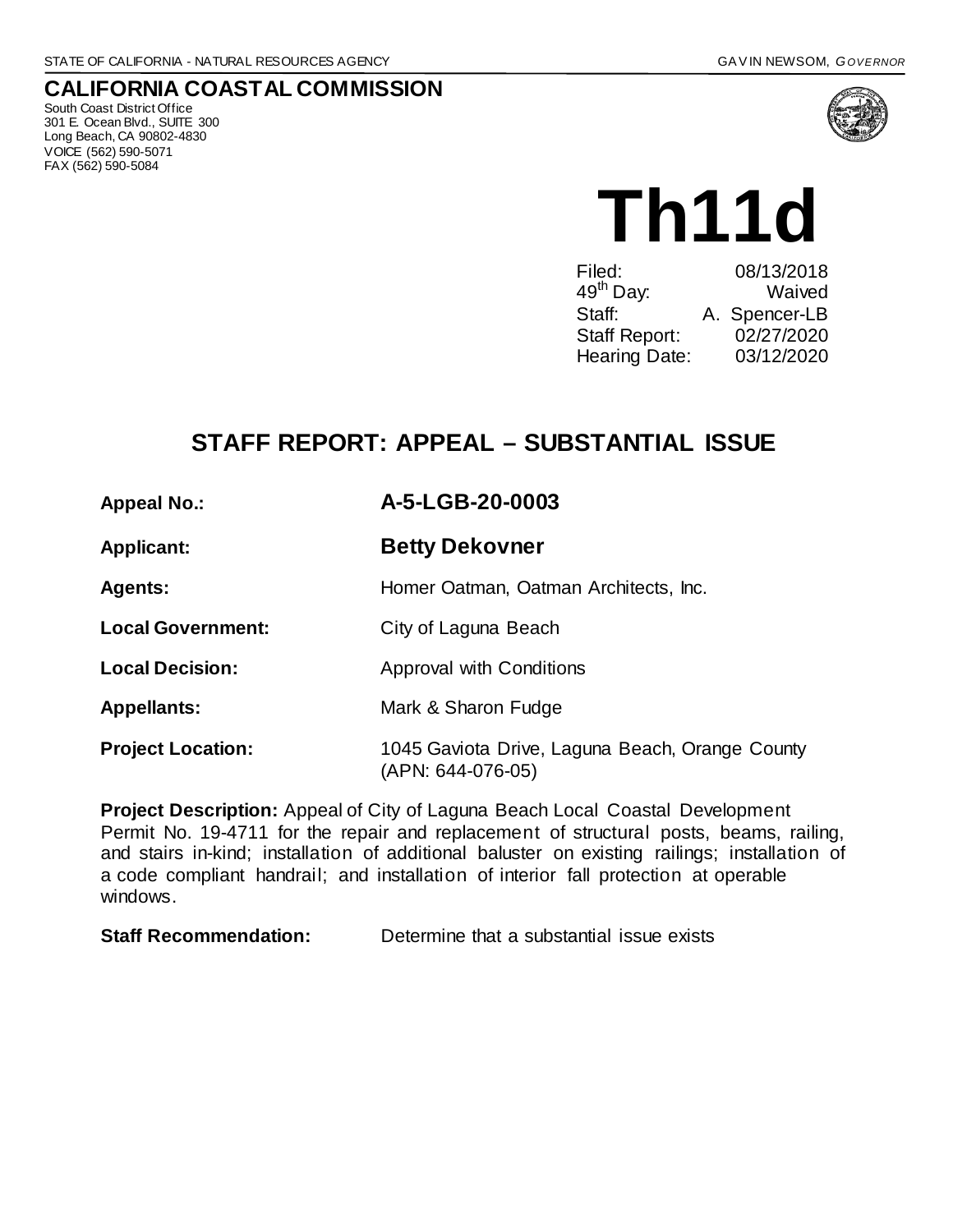**IMPORTANT HEARING PROCEDURE NOTE:** The Commission will not take public testimony during the "substantial issue" phase of the appeal hearing unless at least three Commissioners request it. If the Commission finds that the appeal raises a substantial issue, the "de novo" phase of the hearing will follow, during which the Commission will take public testimony.

#### **SUMMARY OF STAFF RECOMMENDATION**

The City's action on Local Coastal Development Permit ("CDP") No. 19-4711 approved in-kind repair and replacement of several structural posts, beams, railing, and stairs primarily associated with an existing deck for a duplex. The City's approval also includes the installation of a handrail for the repaired stairs as well as the installation of interior fall protection at several windows around the duplex.

Staff recommends that the Commission determine that a **substantial issue exists** with respect to the grounds on which appeal number A-5-LGB-20-0003 has been filed for the following reasons: (1) the scope of the City-approved project is unclear and the City incorrectly determined that the in-kind repair and replacement for the stairs, structural posts, and beams shown on the approved plans were exempt from CDP requirements; (2) the City did not require a bluff edge determination for the project site and thus it is not possible for the City to make findings of consistency with the coastal bluff development policies of the certified Local Coastal Program ("LCP"); (3) the City did not acknowledge the existing duplex as a nonconforming structure, and therefore did not analyze whether or not the proposed repair and replacement activities would increase the size or degree of nonconformity; and (4) the City did not adequately analyze potential impacts to public coastal views, particularly along coastal bluffs.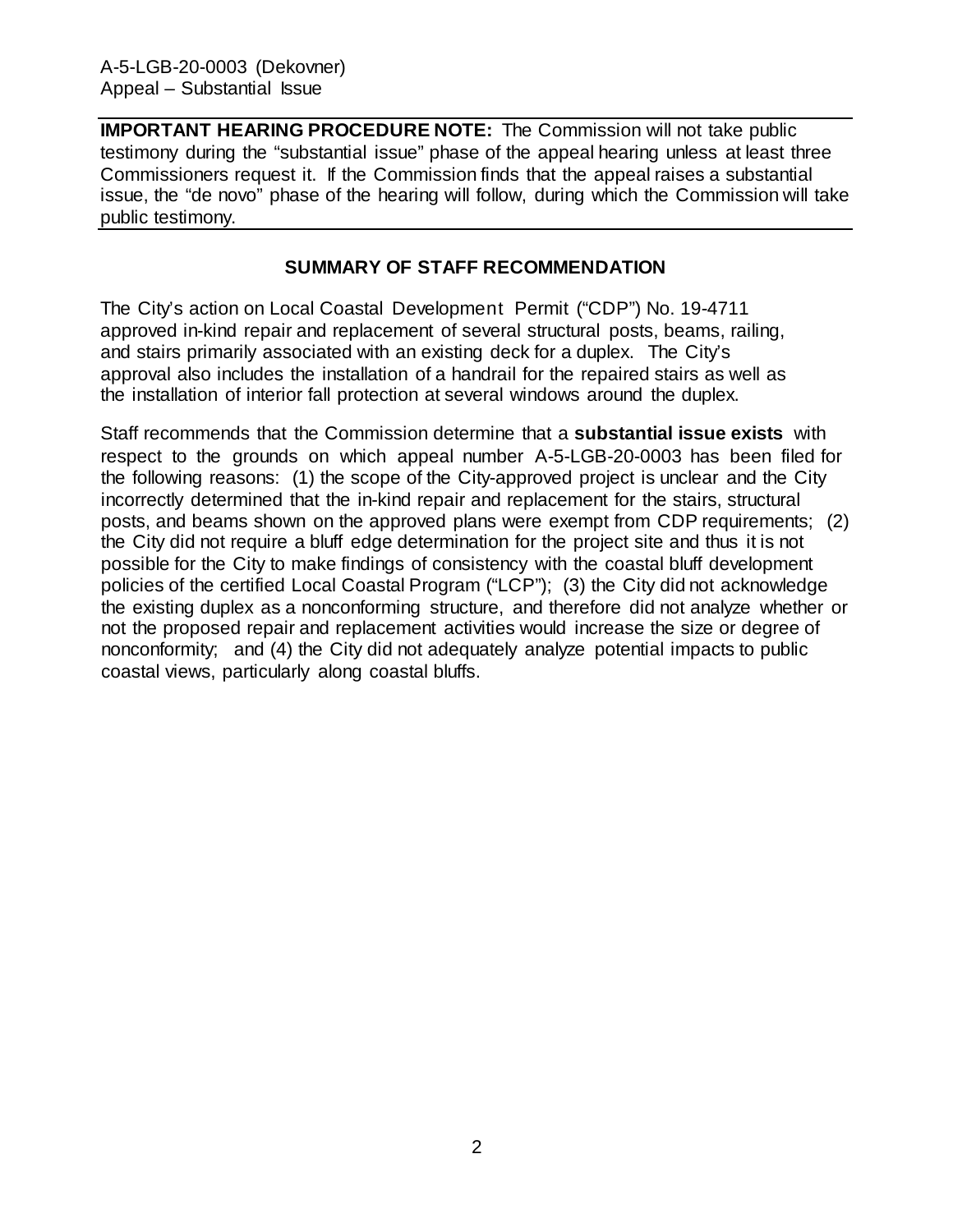# **TABLE OF CONTENTS**

# **APPENDICES**

Appendix A – Substantive File Documents

## **[EXHIBITS](https://documents.coastal.ca.gov/reports/2020/3/Th11d/Th11d-3-2020-exhibits.pdf)**

[Exhibit 1 – Project Location](https://documents.coastal.ca.gov/reports/2020/3/Th11d/Th11d-3-2020-exhibits.pdf) [Exhibit 2 – Project Plans](https://documents.coastal.ca.gov/reports/2020/3/Th11d/Th11d-3-2020-exhibits.pdf) [Exhibit 3 – Appeal](https://documents.coastal.ca.gov/reports/2020/3/Th11d/Th11d-3-2020-exhibits.pdf)  [Exhibit 4 – Local CDP No. 19-4711, Design Review No. 19-4712](https://documents.coastal.ca.gov/reports/2020/3/Th11d/Th11d-3-2020-exhibits.pdf) [Exhibit 5 – Variance 7470 associated with CDP 07-27 \(2007\)](https://documents.coastal.ca.gov/reports/2020/3/Th11d/Th11d-3-2020-exhibits.pdf)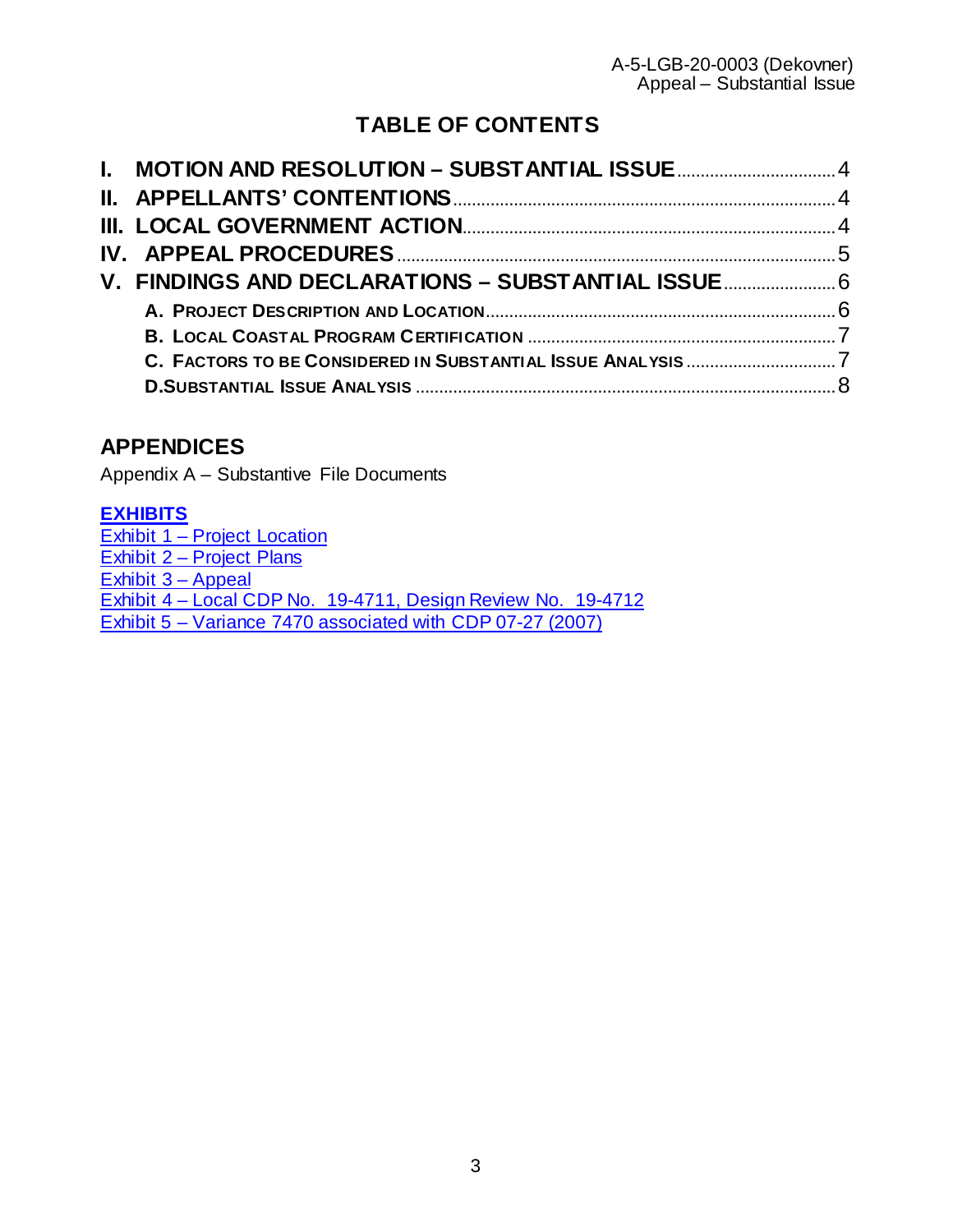## <span id="page-3-0"></span>**I. MOTION AND RESOLUTION – SUBSTANTIAL ISSUE**

**Motion:** I move that the Commission determine that Appeal No. A-5-LGB-20-0003 raises NO Substantial Issue with respect to the grounds on which the appeal has been filed under § 30603 of the Coastal Act.

Staff recommends a **NO** vote. Following the staff recommendation on this motion will result in the Commission proceeding to conduct a de novo review of the application, and adoption of the following resolution and findings. Conversely, passage of this motion would result in a finding of No Substantial Issue and the local action will become final and effective. The motion passes only by an affirmative vote of the majority of the appointed Commissioners present.

**Resolution**: The Commission hereby finds that Appeal No. **A-5-LGB-20-0003**  presents a **SUBSTANTIAL ISSUE** with respect to the grounds on which the appeal has been filed under Section 30603 of the Coastal Act regarding consistency with the certified Local Coastal Plan and/or the public access policies of the Coastal Act.

## <span id="page-3-1"></span>**II. APPELLANTS' CONTENTIONS**

On January 16, 2020, Mark and Sharon Fudge filed an appeal of Local CDP No. 19-4711 **[\(Exhibit 3\)](https://documents.coastal.ca.gov/reports/2017/8/w12a/w12a-8-2017-exhibits.pdf)**. The appellants contend that the City's approval does not comply with the City's certified LCP. More specifically, the appellants raise the following concerns with the City-approved development:

- 1) The scope of the City's approval is not accurate;
- 2) The project does not include an accurate determination of the bluff edge and associated setbacks;
- 3) The City's approval allows for the replacement of nonconforming development, inconsistent with the City's LCP; and
- 4) The City conducted an inadequate review of public view impacts from the beach and the ocean.

## <span id="page-3-2"></span>**III. LOCAL GOVERNMENT ACTION**

On December 12, 2019, the City of Laguna Beach Design Review Board ("DRB") held a public hearing for the CDP application and the other discretionary approval sought by the applicant to authorize the repair and replacement activities she proposed for accessory structures associated with an existing duplex. The DRB conditionally approved Local CDP No. 19-4711 and Design Review 19-4710 (**[Exhibit 4](https://documents.coastal.ca.gov/reports/2020/3/Th11d/Th11d-3-2020-exhibits.pdf)**).

The Design Review Board determined that the project was categorically exempt from the California Environmental Quality Act ("CEQA") under Section 15301, Class 1(a) (existing facilities) and Section 15303, Class 3 (New Construction), which "allows repair, maintenance, permitting, or minor alteration of existing public or private structures, mechanical equipment involving negligible or no expansion of use beyond that existing at the time of determination."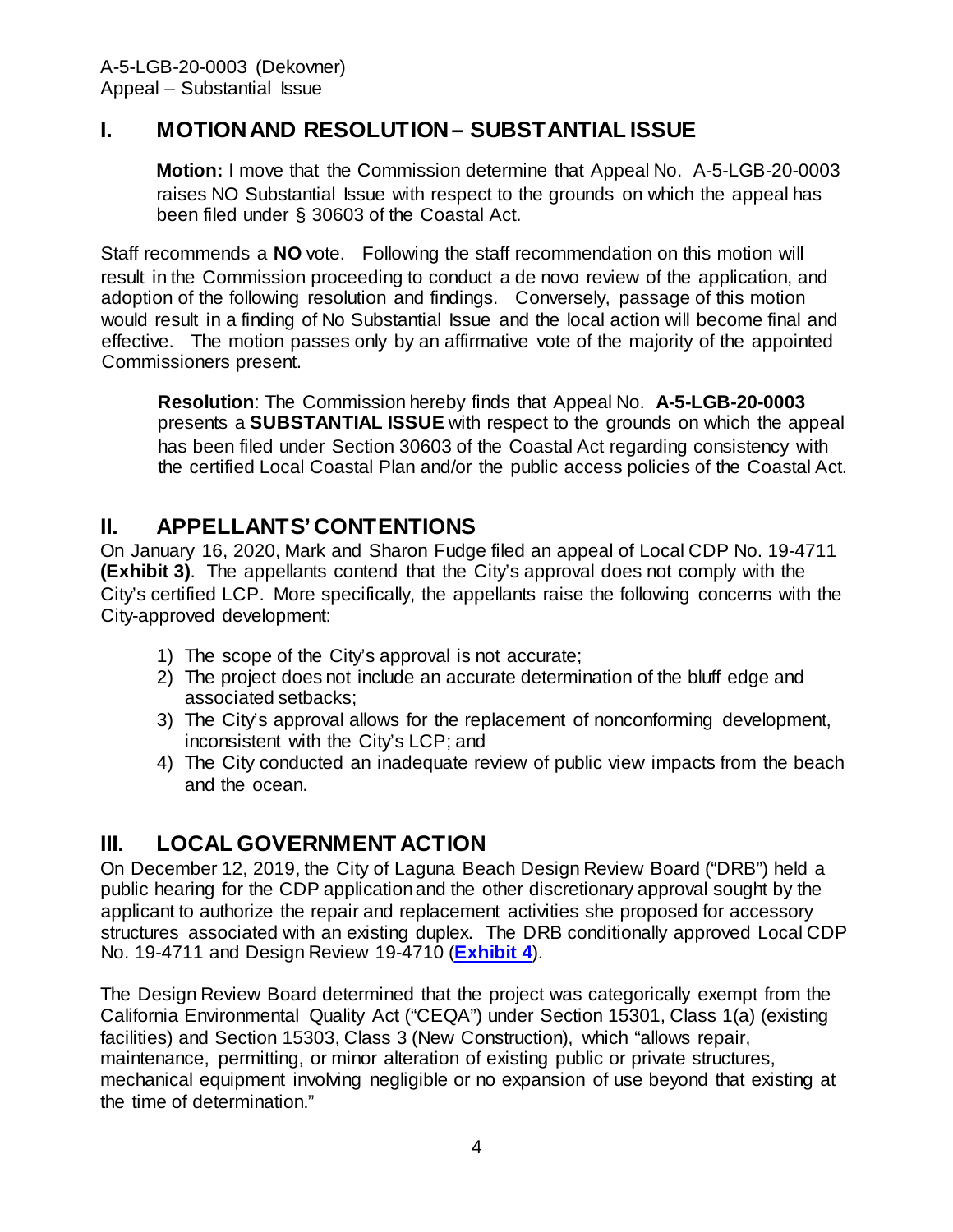On January 3, 2020, the Coastal Commission's South Coast District Office received a valid Notice of Final Action for Local CDP No. 19-4711. The Commission issued a Notification of Appeal Period on January 7, 2020. On January 16, 2020, Mark and Sharon Fudge filed an appeal during the ten working day appeal period (**[Exhibit 3](https://documents.coastal.ca.gov/reports/2020/3/Th11d/Th11d-3-2020-exhibits.pdf)**). No other appeals were received. The City and applicant were notified of the appeal by Commission staff in a letter dated January 17, 2020.

## <span id="page-4-0"></span>**IV. APPEAL PROCEDURES**

After certification of Local Coastal Programs (LCPs), the Coastal Act provides for limited appeals to the Coastal Commission of certain local government actions on CDPs. Development projects approved by cities or counties may be appealed if they are located within certain geographic appealable areas, such as those located between the sea and the first public road paralleling the sea, or within 100 feet of any wetland, estuary, or stream, or within 300 feet of the top of the seaward face of a coastal bluff. Furthermore, developments approved by counties may be appealed if they are not a designated "principal permitted use" under the certified LCP. Finally, any local government action on a proposed development that would constitute a major public work or a major energy facility may be appealed, whether approved or denied by the city or county [Coastal Act Section 30603(a)].

Section 30603 of the Coastal Act states in relevant part:

- (a) After certification of its Local Coastal Program, an action taken by a local government on a Coastal Development Permit application may be appealed to the Commission for only the following types of developments:
	- (1) Developments approved by the local government between the sea and the first public road paralleling the sea or within 300 feet of the inland extent of any beach or of the mean high tide line of the sea where there is no beach, whichever is the greater distance.
	- (2) Developments approved by the local government not included within paragraph (1) that are located on tidelands, submerged lands, public trust lands, within 100 feet of any wetland, estuary, stream, or within 300 feet of the top of the seaward face of any coastal bluff.

The project site is in an appealable area because it is located between the sea and the first public road paralleling the sea, and is within 300 feet of the inland extent of any beach. (Section 30603(a)(1).) The project site would also qualify as an appealable area because of its location on the bluff. (Section 30603(a)(2).) The issues raised in the subject appeal apply to proposed development located in the appealable area.

### **Grounds for Appeal**

The grounds for appeal of an approved local CDP in the appealable area are stated in Section 30603(b)(1):

The grounds for an appeal pursuant to subdivision (a) shall be limited to an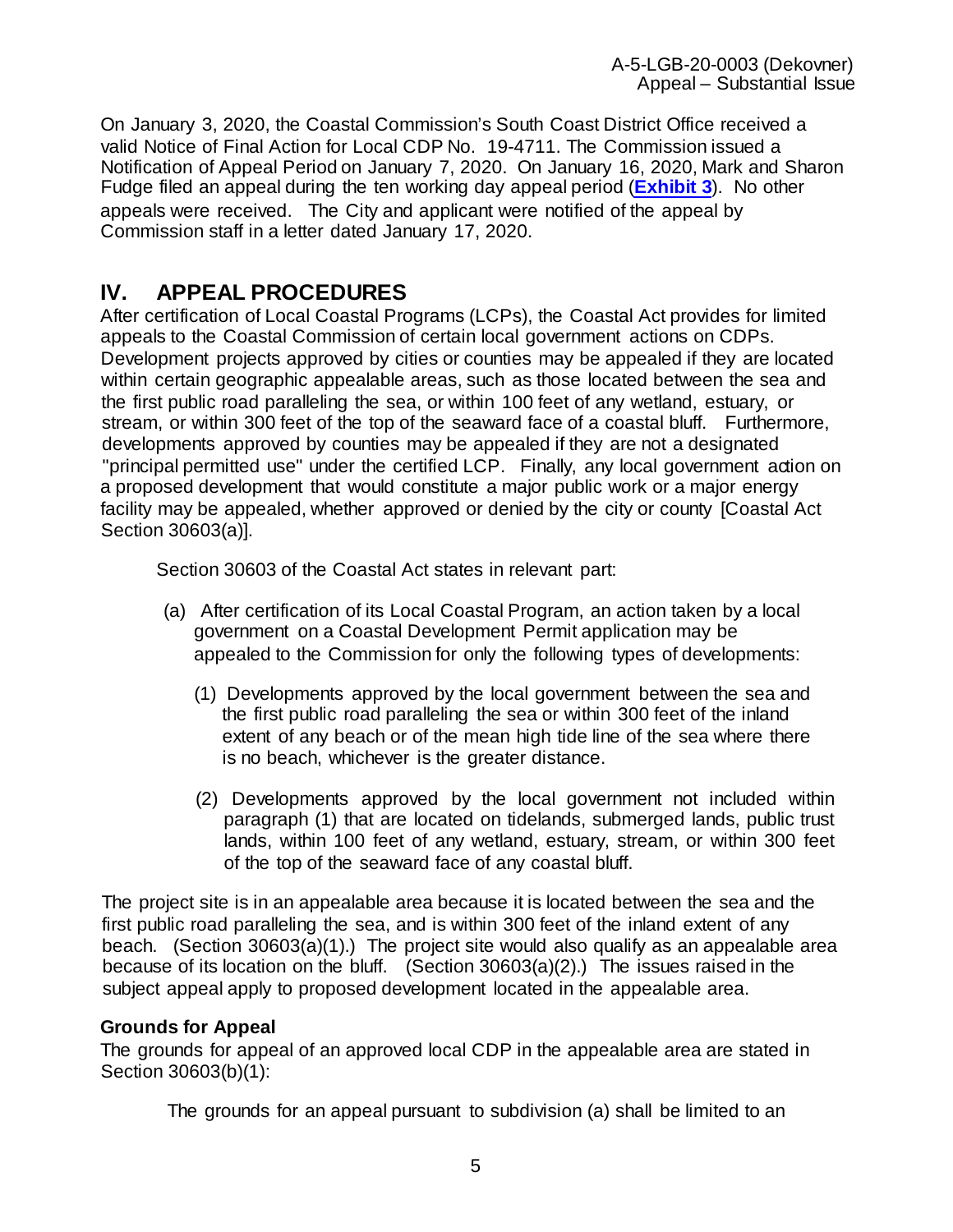allegation that the development does not conform to the standards set forth in the certified Local Coastal Program or the public access policies set forth in this division.

Section 30625(b)(2) of the Coastal Act requires the Commission to conduct a de novo review of the appealed project unless the Commission determines that no substantial issue exists with respect to the grounds on which an appeal has been filed pursuant to Section 30603(a). If Commission staff recommends a finding that a substantial issue does exist, and there is no motion from the Commission to find no substantial issue, the substantial issue question will be considered presumed, and the Commission will conduct the de novo portion of the public hearing on the merits of the project at a later time. A de novo review of the application on the merits uses the certified LCP as the standard of review. (Section 30604(b).) In addition, for projects located between the first public road and the sea, a specific finding must be made at the de novo stage of the appeal that any approved project is consistent with the public access and recreation policies of the Coastal Act. (Section 30604(c).) Sections 13110-13120 of Title 14 of the California Code of Regulations further explain the appeal hearing process.

### **Qualifications to Testify before the Commission**

If the Commission, by a vote of three or more Commissioners, decides to hear arguments and vote on the substantial issue question, proponents and opponents will have an opportunity to address whether the appeal raises a substantial issue. The time limit for public testimony will be set by the chair at the time of the hearing. As noted in Section 13117 of Title 14 of the California Code of Regulations, the only persons qualified to testify before the Commission at the substantial issue portion of the appeal process are the applicant, persons who opposed the application before the local government (or their representatives), and the local government. In this case, the City's record reflects that Mark and Sharon Fudge opposed the project in person at the local hearing. Testimony from other persons must be submitted in writing.

Upon the close of the public hearing, the Commission will vote on the substantial issue question. It takes a majority of Commissioners present to find that no substantial issue is raised by the local approval of the subject project. If the Commission finds that the appeal raises a substantial issue, the de novo phase of the hearing will follow at a later date during which the Commission will take public testimony.

## <span id="page-5-0"></span>**V. FINDINGS AND DECLARATIONS – SUBSTANTIAL ISSUE**

### <span id="page-5-1"></span>**A. PROJECT DESCRIPTION AND LOCATION**

The City of Laguna Beach approved the in-kind repair and replacement of several structural posts, beams, railing, and stairs primarily associated with an existing deck for a duplex. The City's approval also includes the installation of a handrail for the repaired stairs as well as the installation of interior fall protection at several windows around the duplex **[\(Exhibit 2\)](https://documents.coastal.ca.gov/reports/2020/3/Th11d/Th11d-3-2020-exhibits.pdf)**.

The project site is an irregular-shaped 4,821 square-foot ocean-fronting, bluff top lot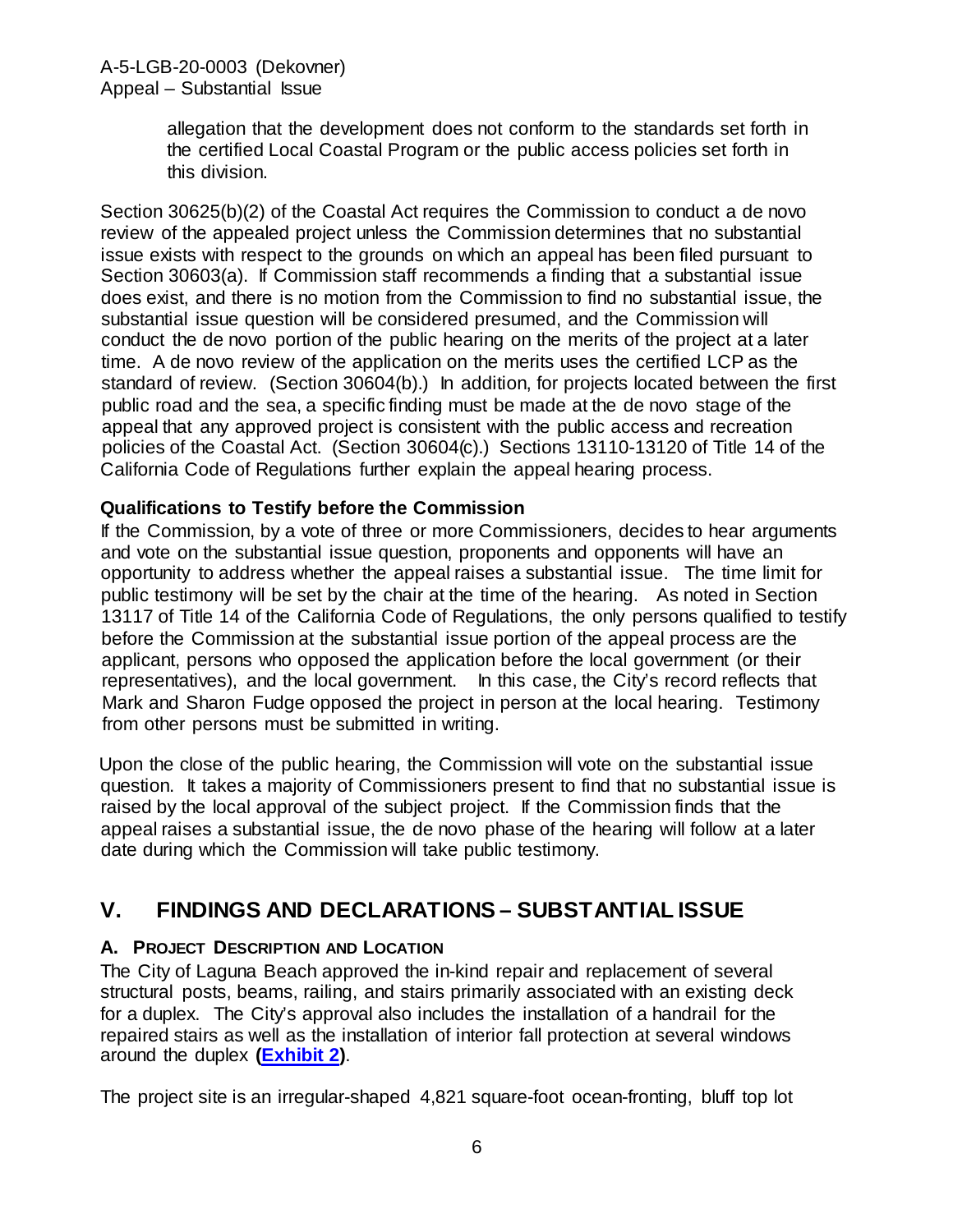located at 1045 Gaviota Drive in Laguna Beach (**[Exhibit 1](https://documents.coastal.ca.gov/reports/2020/3/Th11d/Th11d-3-2020-exhibits.pdf)**). The site is located above Oak Street Beach, between the first public road (South Coast Highway) and the sea. It is in an area where development approved by the City pursuant to its certified LCP is appealable to the Coastal Commission. The area is characterized by residential structures on oceanfronting bluffs. Public access to the beach is available via public access stairways located at the seaward end of Anita Avenue (162 feet north of the project site) and at the seaward end of Oak Street (195 feet south of the project site).

The project site is developed with a four-level, approximately 37-foot high duplex that was constructed in 1968, prior to passage of the Coastal Act. In 1973, the California Coastal Zone Conservation Commission (the predecessor to this Commission) approved an administrative CDP for a ten-foot addition to the living room of the duplex. In 2007 (after certification of the Laguna Beach LCP), the City issued Local CDP No. 07-27 for a shotcrete and rock nail slope stabilization to prevent the bluff slope on which the duplex rests from sliding. In addition to the development approved in the aforementioned CDPs, additional work appears to have taken place without obtaining CDPs. This includes a reroof (permitted under building permit RBP-2012-0038), the demolition of a kitchen to restore a non-permitted triplex back into a duplex (permitted under RBP-2015-0496), and various other projects for minor improvements and repair and maintenance that did not alter the height or square footage of the structure.

#### <span id="page-6-0"></span>**B. LOCAL COASTAL PROGRAM CERTIFICATION**

The City of Laguna Beach LCP was certified on January 13, 1993. The City's LCP is comprised of a Land Use Plan (LUP) and an Implementation Plan (IP). The City's Land Use Plan is comprised of a variety of planning documents including the Land Use Element (LUE), Open Space/Conservation Element, Technical Appendix, and Fuel Modification Guidelines (of the Safety General Element of the City's General Plan as adopted by Resolution 89.104). The Implementation Plan portion of the certified LCP is comprised of over 10 documents, including Title 25, the City's Zoning Code. The Coastal Land Use Element of the LCP was updated and replaced in its entirety via LCPA 1-10 in 2012. The Open Space/Conservation Element and Title 25 have been amended a number of times since original certification. Laguna Beach has a certified LCP, but there are four areas of deferred certification in the City: Irvine Cove, Blue Lagoon, Hobo Canyon, and Three Arch Bay. The project site is located within the City of Laguna Beach's certified jurisdiction and is subject to the policies of the certified LCP.

#### <span id="page-6-1"></span>**C. FACTORS TO BE CONSIDERED IN SUBSTANTIAL ISSUE ANALYSIS**

Section 30625(b)(2) of the Coastal Act requires the Commission to conduct a de novo review of the appealed project unless the Commission determines that no substantial issue exists with respect to the grounds on which the appeal has been filed pursuant to Section 30603(a). The term "substantial issue" is not defined in the Coastal Act or its implementing regulations. However, Section 13115(c) of the Commission's regulations lists the following 5 factors as appropriate considerations in determining whether an appeal raises a substantial issue:

1. The degree of factual and legal support for the local government's decision that the development is consistent or inconsistent with the relevant provisions of the Coastal Act;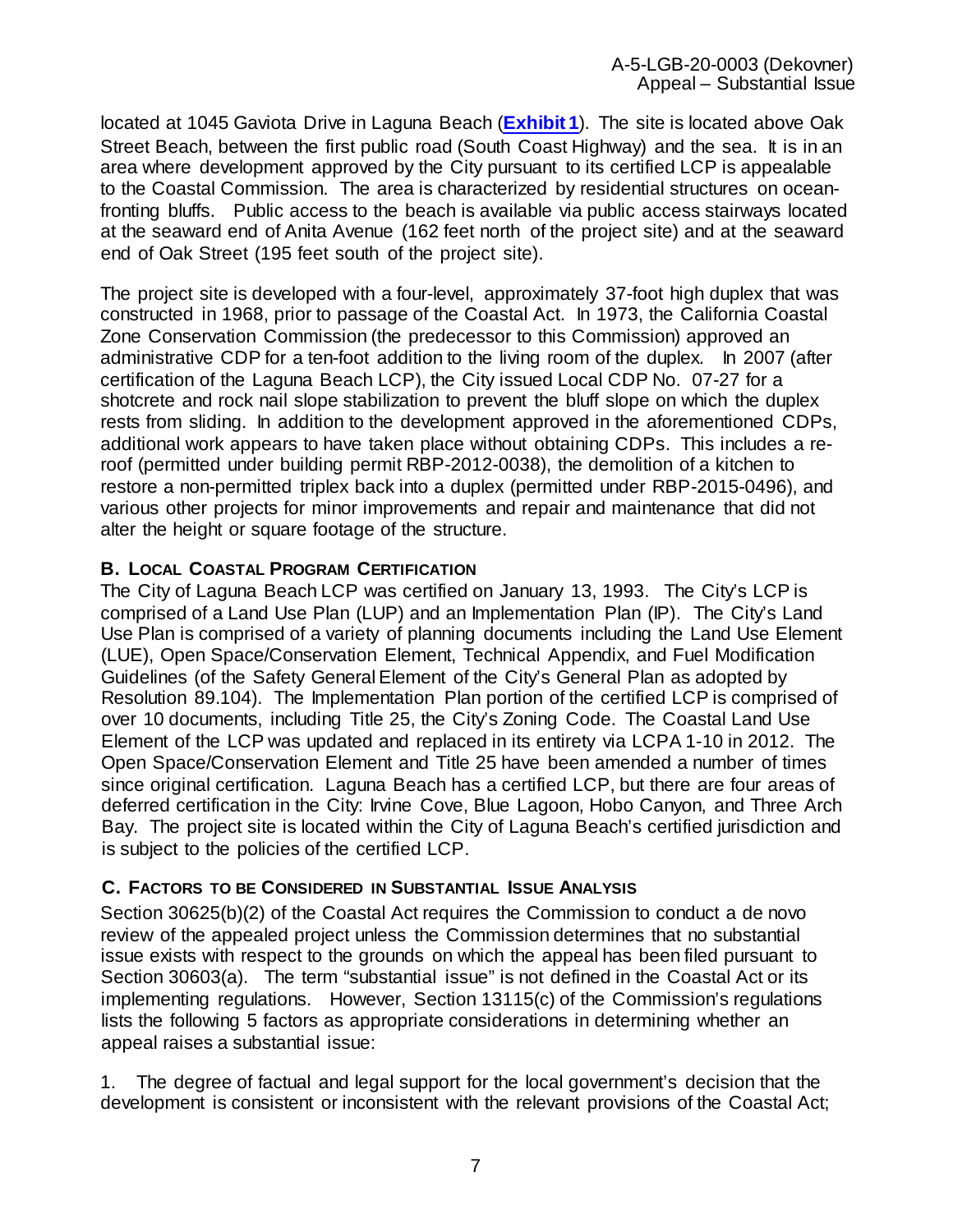2. The extent and scope of the development as approved or denied by the local government;

3. The significance of the coastal resources affected by the decision;

4. The precedential value of the local government's decision for future interpretations of its LCP; and,

5. Whether the appeal raises local issues, or those of regional or statewide significance.

Staff is recommending that the Commission find that a substantial issue exists with respect to the grounds on which an appeal has been filed pursuant to Section 30603(a) of the Coastal Act.

#### <span id="page-7-0"></span>**D. SUBSTANTIAL ISSUE ANALYSIS**

As stated in Section IV of this report, the grounds for an appeal of a CDP issued by the local government are the project's conformity with the policies of the LCP and with the public access policies of the Coastal Act. The appellants raise several substantial issues discussed in detail below. Therefore, Staff is recommending that the Commission find that a substantial issue exists with respect to the grounds on which an appeal has been filed pursuant to Section 30603(a) of the Coastal Act.

#### **Contention: The scope of the City's approval is inaccurate.**

The appellants assert that the City's decision to exempt portions of the project proposal and grant a CDP only for other portions of the project proposal is inconsistent with the Coastal Act and the relevant policies of the certified LCP. Specifically, the appellants assert that only the baluster additions and the handrail addition were approved under the local CDP action; the City determined the repair and replacement actions to be exempt from CDP requirements.

Coastal Act Section 30610 states, in relevant part:

"Notwithstanding any other provision of this division, no coastal development permit shall be required pursuant to this chapter for the following types of development and in the following areas:

(b) Improvements to any structure other than a single-family residence or a public works facility; provided, however, that the commission shall specify, by regulation, those types of improvements which (1) involve a risk of adverse environmental effect, (2) adversely affect public access, or (3) involve a change in use contrary to any policy of this division. Any improvement so specified by the commission shall require a coastal development permit.

(d) Repair or maintenance activities that do not result in an addition to, or enlargement or expansion of, the object of those repair or maintenance activities; provided, however, that if the commission determines that certain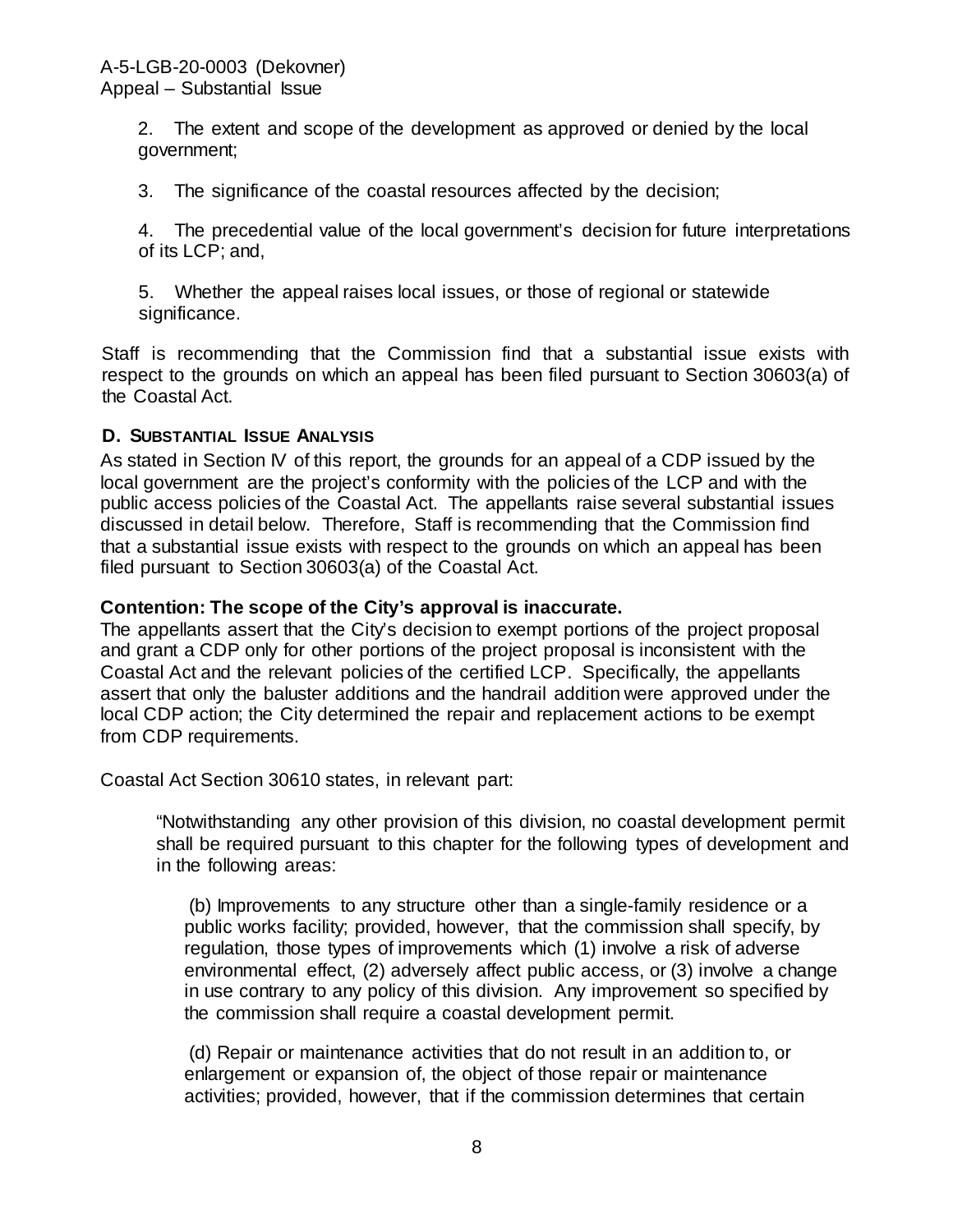extraordinary methods of repair and maintenance involve a risk of substantial adverse environmental impact, it shall, by regulation, require that a permit be obtained pursuant to this chapter."

Section 13253 of the Coastal Commission Administrative Regulations states in relevant part:

"(b) Pursuant to Public Resources Code section 30610(b), the following classes of development require a coastal development permit because they involve a risk of adverse environmental effect, adversely affect public access, or involve a change in use contrary to the policy of Division 20 of the Public Resources Code:

(1) Improvement to any structure if the structure or the improvement is located: on a beach; in a wetland, stream, or lake; seaward of the mean high tide line; in an area designated as highly scenic in a certified land use plan; or within 50 feet of the edge of a coastal bluff;. . ."

Section 25.07.008 of the Laguna Beach Title 25 Zoning Code (i.e. the Implementation Plan of the certified LCP) states in relevant part:

"Certain types of development, described as follows, are considered to be without risk of adverse environmental effect on coastal resources, including public access, and therefore do not require a coastal development permit unless indicated otherwise.

(A) Improvements to Single-family Homes. Improvements to single-family dwellings and mobilehomes including structures normally associated with a single-family residence such as garages, swimming pools, fences, storage sheds and landscaping are exempt unless classified as one of the following:

#### (2) **Improvements to any structure located on a beach, wetland or stream, or where the structure or proposed improvements would encroach within fifty feet of a coastal bluff edge (emphasis added)**;

(3) Any repair or maintenance to facilities or structures or work located in an environmentally sensitive habitat area, any sand area, within 50 feet of the edge of a coastal bluff or environmentally sensitive habitat area, or within 20 feet of coastal waters or streams that include:

(A) The placement or removal, whether temporary or permanent, of rip-rap, rocks, sand or other beach materials or any other forms of solid materials;

(B) The presence, whether temporary or permanent, of mechanized equipment or construction materials."

In its staff report for Local CDP Application No. 19-4711, the City made two determinations for the proposed project described above. First, the City determined that the proposed repair and replacement of structural posts, beams, railing, and stairs are exempt from CDP requirements under Section 13253(a)(3) of the Commission's regulations. Second, the City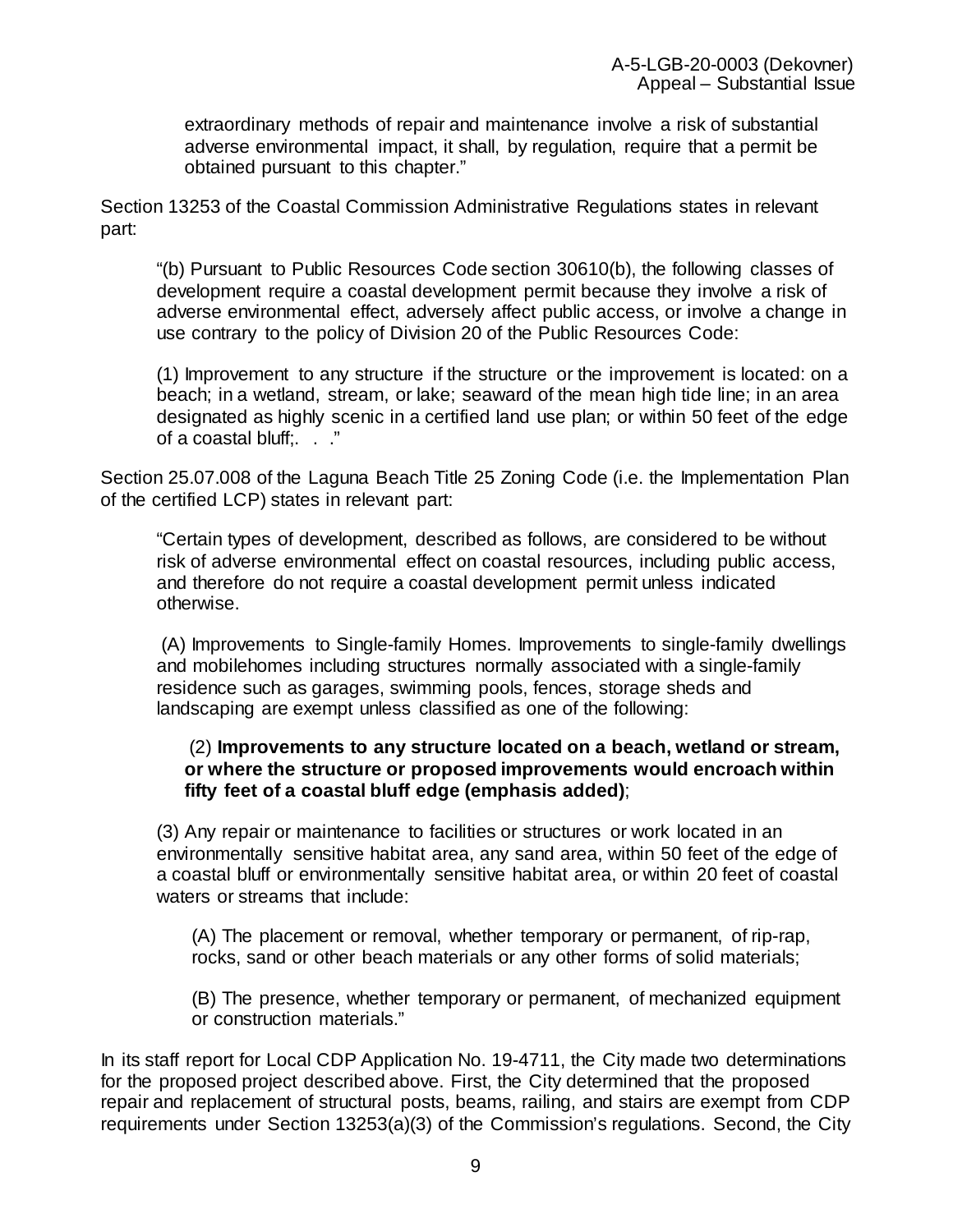determined that the proposed addition of balusters and handrails do require a CDP. This partial CDP approval and partial exemption is inconsistent with the certified LCP policies and the Coastal Act for the reasons set forth below.

The City justified exempting the proposed repair/replacement actions from the CDP under Section 13253(a)(3), stated above. This regulation references raises confusion because Section 13253(a) does not contain a third provision. Furthermore, Section 13253 refers to **improvements** to structures other than single-family residences and public works facilities that require permits. This section differs from Section 13252, which specifies **repair and maintenance** activities that require permits. Given that the project involves repair and maintenance actions, it is likely that that the City intended to cite Section 13252(a)(3) of the Commission's regulations, which is stated above for reference. Nevertheless, because the project site is located within a certified LCP area, the certified LCP constitutes the standard of review. The discussion below will demonstrate that the proposed repair/replacement of the posts, beams, railing, and stairs would **not** be exempt from CDP requirements under the LCP policies.

The City did not correctly apply the exemption policies found in Section 25.07.008 of the City's Title 25 Zoning Code (which constitutes the certified Implementation Plan for the City's LCP), stated in relevant part above. Subsection C of Section 25.07.008 exempts like-for-like repair and maintenance of shoreline protective works, provided that the work does not take place within an environmentally sensitive habitat area, within 50 feet of a coastal bluff edge, any sand area, or any coastal access/recreation area. The language in this section is similar to the language found in Section 13252 of the Commission's regulations (stated in relevant part above for reference); however, the IP language narrowly defines exempt repair/maintenance work to apply only to shoreline protective devices. Given that the project proposal does not include repair/maintenance of a shoreline protective device, certified IP Section 25.07.008 exemption policy does **not** apply to the repair/replacement of structural posts, beams, railing, and stairs. Moreover, the standard of review in this area is the certified LCP, with the Coastal Act used as guidance. The City should have relied on the LCP policies in its determination, but clearly misapplied the IP exemption policy when making the determinations for the proposed project. Therefore, **all elements** of the project should have been considered in the local CDP action. Because the City did not make a determination that is consistent with its LCP policies, the appellants' contention raises a substantial issue.

Furthermore, the project description for the proposed work and the City-approved plans are not consistent. Specifically, the approved plans do not indicate which, if any, exterior stairs would be repaired or replaced during the project **[\(Exhibit 2\)](https://documents.coastal.ca.gov/reports/2020/3/Th11d/Th11d-3-2020-exhibits.pdf)**. This is significant because the entire structure -- including accessory development – appears to have been constructed on the bluff face, which renders all previously approved development legally nonconforming. There may also be unpermitted development on the site which would not be legally nonconforming. Under certified Land Use Element policy 7.3.10 (cited below), existing legally nonconforming structures on an oceanfront bluff may be maintained/ repaired so long as the repair and maintenance activities do not increase the size or degree of nonconformity. Without an accurate description of what is proposed to be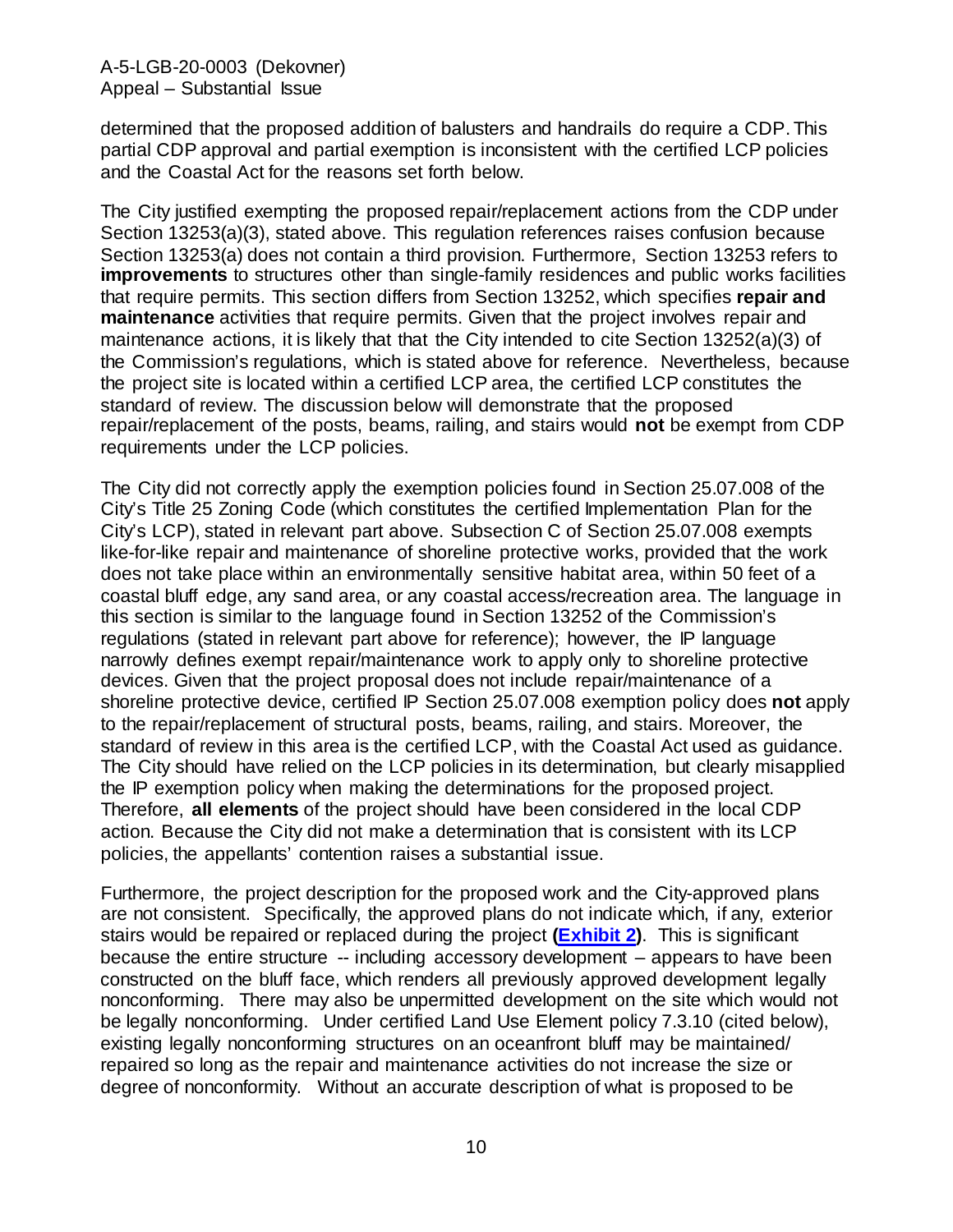repaired/ maintained, there is no way for the City to adequately determine whether the proposed repairs increase the degree or size of nonconformity of the duplex or the accessory structures.

According to the appellants, the Zoning Administrator stated that the City is working with the Coastal Commission on a standardized CDP exemption form, but that the form has not been finalized or adopted as of the local hearing. However, this statement is a moot point because the City did not correctly apply the exemption requirements of the certified Implementation Plan in the first place. Overall, the City incorrectly determined that the repair/maintenance aspects of the project were exempt from permit requirements. Also, the written project description is not consistent with the City-approved plans. Therefore, the City's determinations raise a substantial issue with regard to consistency with the certified LCP.

#### **Contention: The City did not properly determine the bluff edge and associated setbacks.**

The appellants assert that the City's approval is inconsistent with the certified LCP because a bluff edge was not determined for the project pursuant to the Land Use Plan definition. According to the appellants, the Zoning Administrator stated during the local hearing that the project does not require a CDP because the project does not constitute "new development." The appellants argue that the proposed project (including the elements that the City determined to be exempt) does constitute new development, and therefore should have required a bluff edge determination in order to review the project's consistency with the certified LCP policies pertaining to coastal bluff development.

The following Land Use Element Policies pertain to coastal bluff development:

**Action 7.3.4** Require new development to assure stability and structural integrity, and neither create nor contribute significantly to erosion, geologic instability, or destruction of the site or surrounding area or in any way require the construction of protective devices that would substantially alter natural landforms along bluffs and cliffs.

**Action 7.3.5** Prohibit development on oceanfront bluff faces, except public improvements providing public access, protecting coastal resources, or providing for public safety. Permit such improvements only when no feasible alternative exists and when designed and constructed to minimize landform alteration of the oceanfront bluff face, to not contribute to further erosion of the oceanfront bluff face, and to be visually compatible with the surrounding area to the maximum extent feasible.

**Action 7.3.8** On oceanfront bluff sites, require applications where applicable, to identify and remove all unpermitted and/or obsolete structures, including but not limited to protective devices, fences, walkways and stairways, which encroach into oceanfront bluffs.

**Action 7.3.9** Ensure that new development, major remodels and additions to existing structures on oceanfront and oceanfront bluff sites do not rely on existing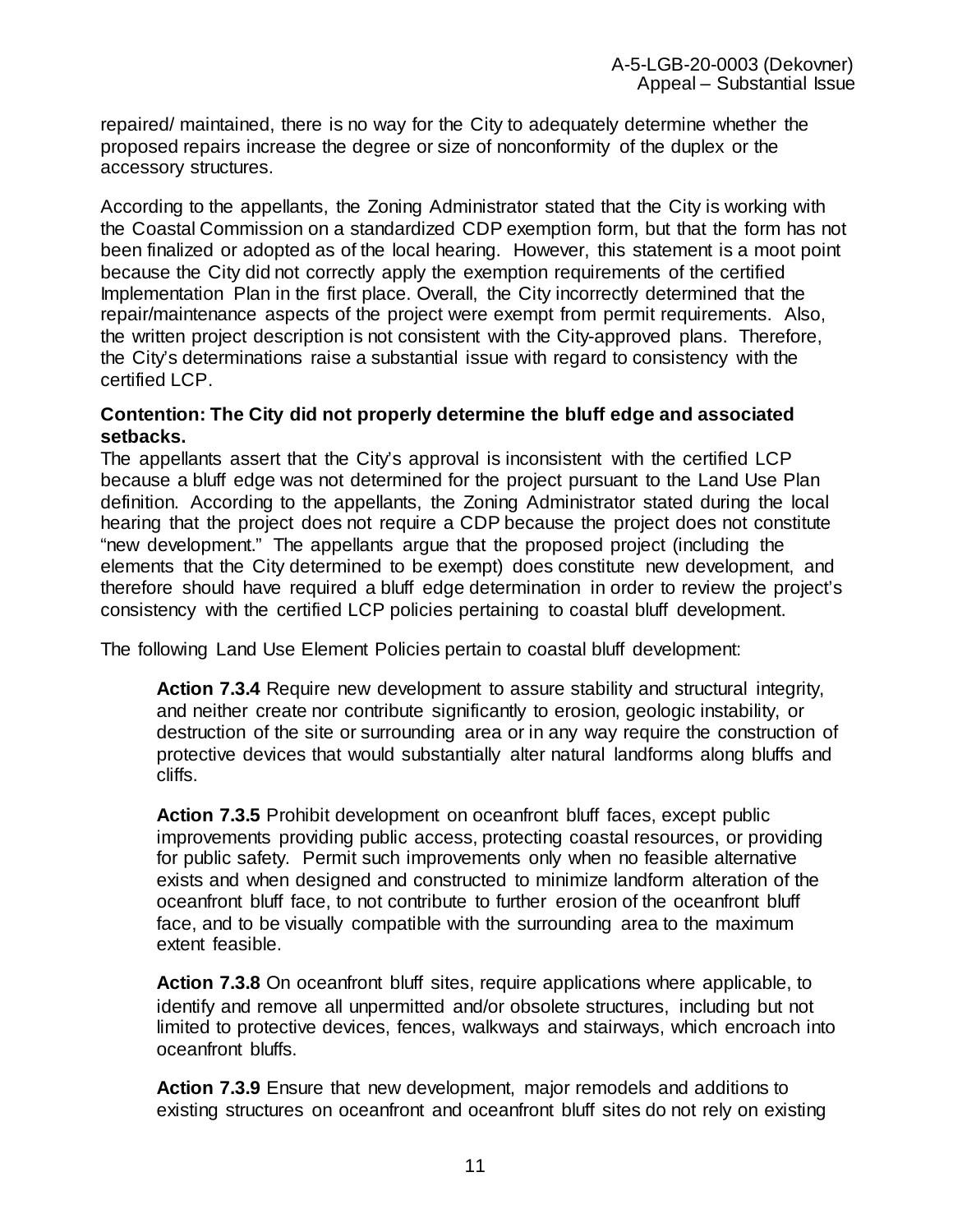or future bluff/shoreline protection devices to establish geologic stability or protection from coastal hazards. A condition of the permit for all such new development on bluff property shall expressly require waiver of any such rights to a new bluff/shoreline protection device in the future and recording of said waiver on the title of the property as a deed restriction.

**Action 10.2.7** Require all new development located on oceanfront bluffs to be sited in accordance with the stringline but not less than 25 feet from the bluff edge. This requirement shall apply to the principal structure and major accessory structures such as guesthouses and pools that require a structural foundation. The setback shall be increased where necessary to ensure geologic safety and stability of the development.

**Action 10.2.8** On oceanfront bluffs, require new minor accessory structures such as decks, patios and walkways that do not require structural foundations to be sited in accordance with stringline but not less than 10 feet from the bluff edge. Require accessory structures to be removed or relocated landward when threatened by erosion, geologic instability or other coastal hazards.

Policy 1-L of the OS/C Element of the certified LUP states (**emphasis added**):

The City shall impose a **25-foot minimum setback** or a distance ascertained by stringline measurements for all blufftop development, notwithstanding the fact that ecological and environmental constraints may require an additional setback.

Additionally, Section 25.50.004(B) of the IP requires a minimum bluff edge setback of 25 feet from the top of an oceanfront bluff for not only new buildings and additions to existing buildings but also to structures and **improvements**. Section 25.50.004(B) of the IP of the certified LCP states, in relevant part (**emphasis added**):

"(B) Building Setbacks on or Adjacent to the Pacific Ocean and Beaches. There is established building setback lines along the ocean frontage of all property within the city fronting up and adjacent to the Pacific Ocean and its beaches, as provided in this subsection, and no building, structure or improvements shall be erected or constructed after the effective date of the ordinance codified in this section on the sandy portion of any beach except that which is determined by the city council to be necessary for the public health, safety and welfare. In addition, no building, structure or improvement shall be erected or constructed after the effective date of the ordinance codified in this section on the oceanward side of the following building setback lines:…

(4) In addition to (1), (2) and (3) above, **no new building, additions to existing buildings, or structures or improvements shall encroach beyond the applicable building stringline or shall be closer than twenty-five feet to the top of an oceanfront bluff; the more restrictive shall apply***.* Greater setback may be required by the city engineer or building official in order to protect the public health, safety or welfare. Pools and spas shall be no closer than twenty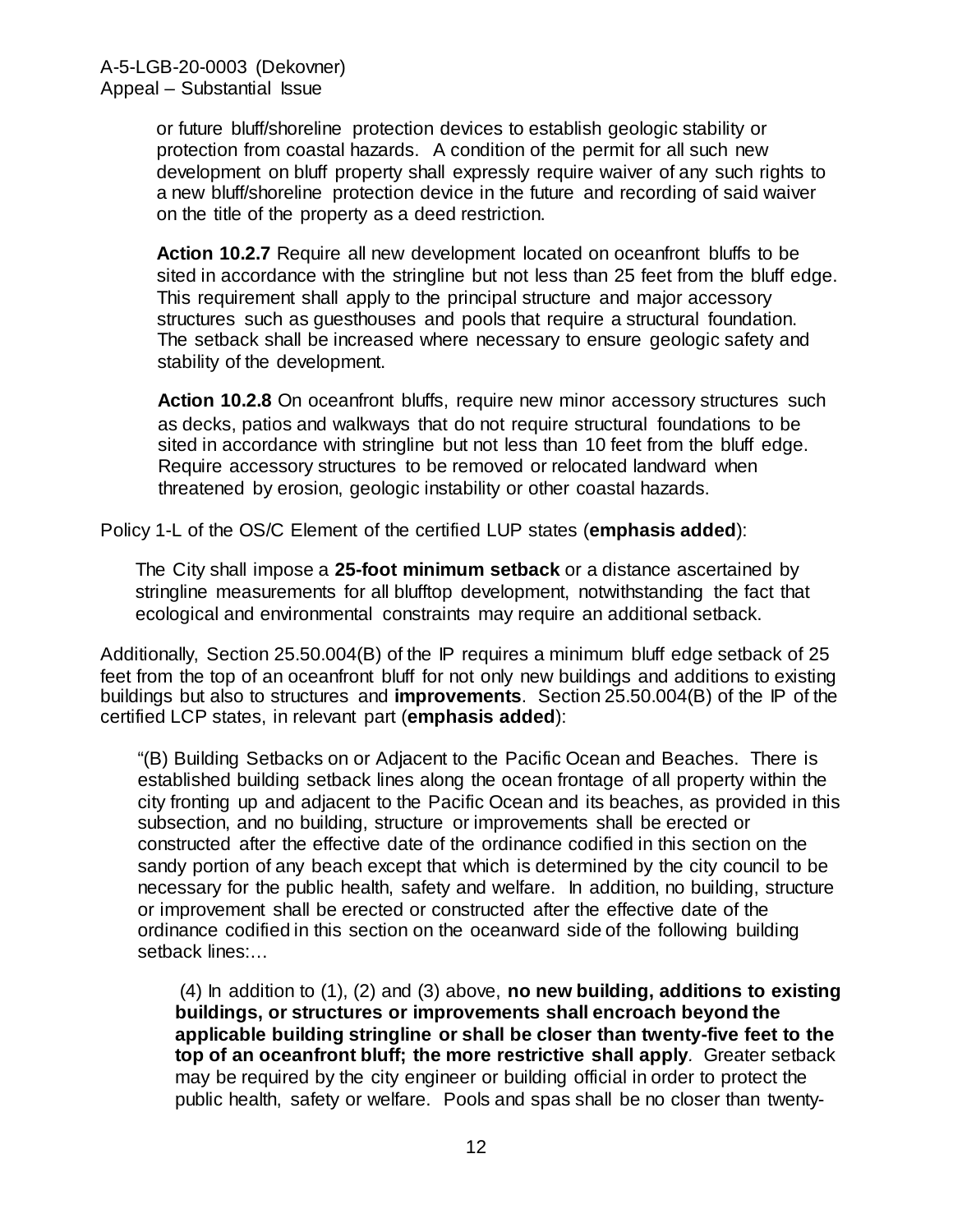five feet to the top of bluff. Public accessways shall be exempt from this provision…"

The appellants assert that the City should have required a bluff edge determination for the project, despite the fact that the project primarily consists of repair/maintenance actions (which the City erroneously determined to be exempt). Although the Zoning Administrator determined that a bluff edge determination was not necessary for the proposed project, a bluff edge determination is in fact required in order to establish consistency with the LCP policies pertaining to bluff top development. Section 25.50.004 of the certified implementation plan (stated above) clearly states that improvements to existing structures shall not be sited closer than 25 feet from the coastal bluff edge. Without a bluff edge determination, the City could not find consistency with the Implementation Plan. Similarly, the City could not find consistency with Actions 10.2.7 and 10.2.8.

As described above, the City incorrectly determined that only the proposed baluster and handrail additions required a CDP, when in fact all elements of the proposed project (including the proposed repair/maintenance elements) should have required a CDP. Therefore, the bluff top development analysis detailed below should be applied to all elements of the proposed project.

Local CDP No. 07-27 (approved by the City in 2007 to authorize a bluff stabilization project for the bluff slope on which the house rests) included an approval for a variance to encroach into the bluff top setback, detailed in (**[Exhibit 5\)](https://documents.coastal.ca.gov/reports/2020/3/Th11d/Th11d-3-2020-exhibits.pdf)**. The fact that a variance was required for the bluff stabilization project implies that at least portions of the existing duplex (including the decks and exterior staircases) have been built into the bluff face, which renders the permitted structures legally nonconforming (Refer to **[Exhibit 5](https://documents.coastal.ca.gov/reports/2020/3/Th11d/Th11d-3-2020-exhibits.pdf)**- Cross Section for Local CDP No. 07-27). Given that the current duplex is protected with a bluff protective device, any new associated development (which may include replacement of existing accessory development), needs to be analyzed to ensure that it does not rely on existing bluff protective devices, pursuant to LUE Policy 7.3.9. The City's staff report did not analyze the potential for the proposed development to rely on the existing bluff protective device.

Given the contention regarding the absence of a bluff edge determination, the City record does not demonstrate that the City-approved development is consistent with the policies of the LCP or that all the necessary and appropriate conditions (e.g. minimum bluff setbacks; no development on the bluff face) have been imposed. The City's findings fail to provide an adequate degree of factual and legal support for its decision to approve the proposed development and grant a Local CDP. Therefore, the Commission finds that the appeal does raise a substantial issue with respect to the project's conformance to the certified LCP.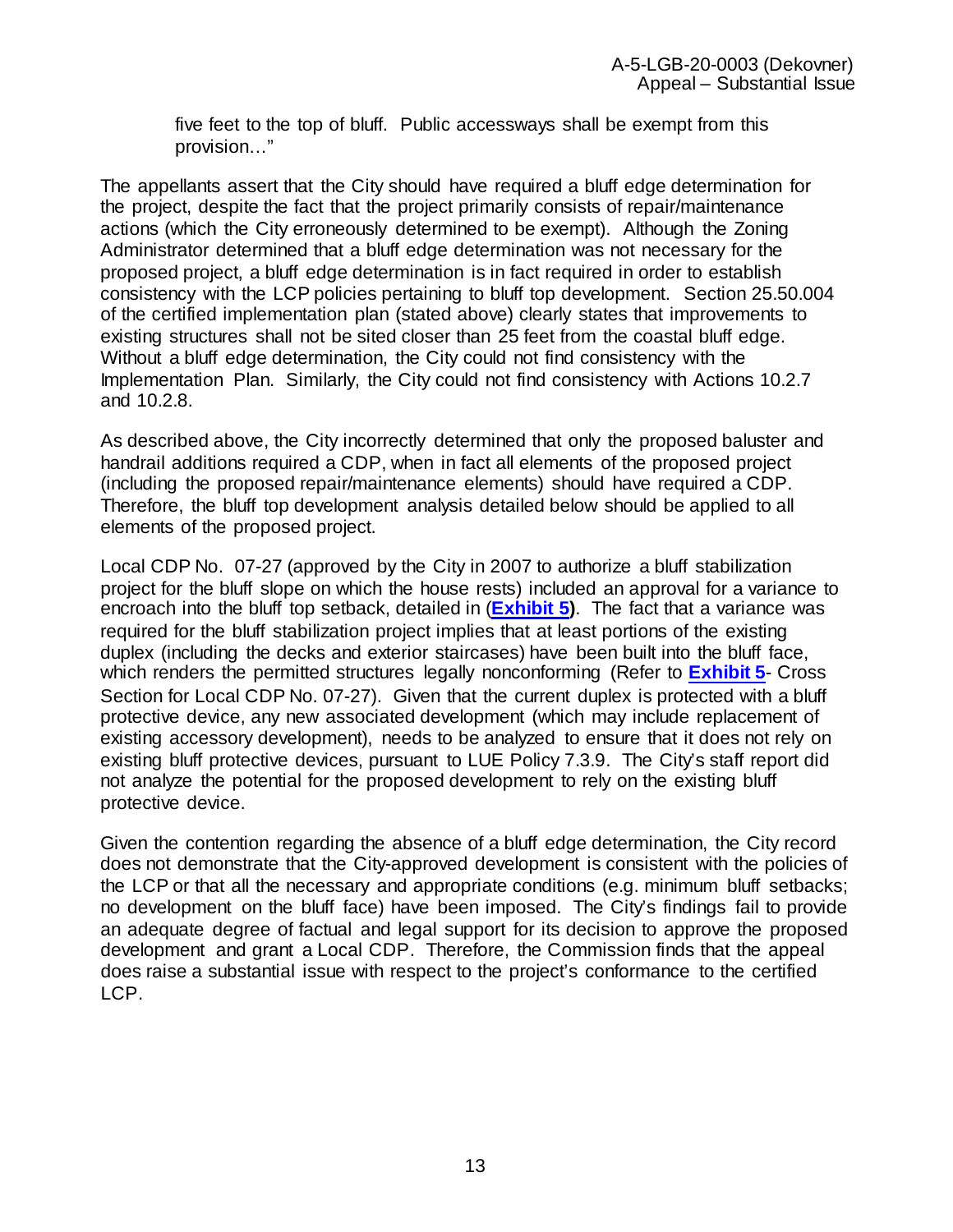#### **Contention: The City's approval allows the replacement of nonconforming development, inconsistent with the LCP.**

The appellants contend that the City's approval and exemption determinations did not include a review of the existing nonconformities, and further, that the City did not consider options to remove the decks and the beach stairs.

The following policies pertain to nonconforming development:

**LUE Policy 7.3.8** On oceanfront bluff sites, require applications where applicable, to identify and remove all unpermitted and/or obsolete structures, including but not limited to protective devices, fences, walkways and stairways, which encroach into oceanfront bluffs.

**LUE Policy 7.3.10** Allow oceanfront and oceanfront bluff homes, commercial structures, or other principal structures, that are legally nonconforming as to the oceanfront and/or oceanfront bluff edge setback, to be maintained and repaired; however, improvements that increase the size or degree of nonconformity, including but not limited to development that is classified as a major remodel pursuant to the definition in the Land Use Element Glossary, shall constitute new development and cause the pre-existing nonconforming oceanfront or oceanfront bluff structure to be brought into conformity with the LCP.

LBMC 25.56.009 (Implementation Plan): If any part of a nonconforming portion of the structure is substantially removed or modified in such a way that it compromises the structural integrity of the building, that portion must be rebuilt in conformance with zoning regulations.

As described above, the City incorrectly determined that only the proposed baluster and handrail additions required a CDP, when in fact all elements of the proposed project (including the proposed repair/maintenance elements) should have required a CDP. Therefore, the nonconforming development analysis detailed below should be applied to all elements of the proposed project.

In its review of the project, the City did not require a bluff edge determination. As stated earlier, the lack of a bluff edge determination raises a substantial issue because it precludes the City from making findings that the project is consistent with the coastal bluff policies of the certified LCP. However, the bluff edge is also necessary to determine what, if any, portions of the structure are nonconforming.

LUE Policies 10.2.7 and 10.2.8 (stated above) require primary structures to be set back at least 25 feet from the bluff edge and accessory structures to be set back at least 10 feet from the bluff edge. Any structure or portions thereof that do not adhere to these setback requirements are classified as "nonconforming structures." Nonconforming structures are not necessarily illegal – they could have obtained all of the necessary permits – but these structures are not consistent with the **current** development standards. In any case, without a bluff top determination, the City cannot determine whether the entire duplex or portions of the duplex are nonconforming. Given that Local CDP No. 07-27 (granted for the project site in 2007) included a variance to encroach into the bluff top setback, it is reasonable to presume that at least portions of the duplex are built into the bluff face, thus rendering the duplex a nonconforming structure.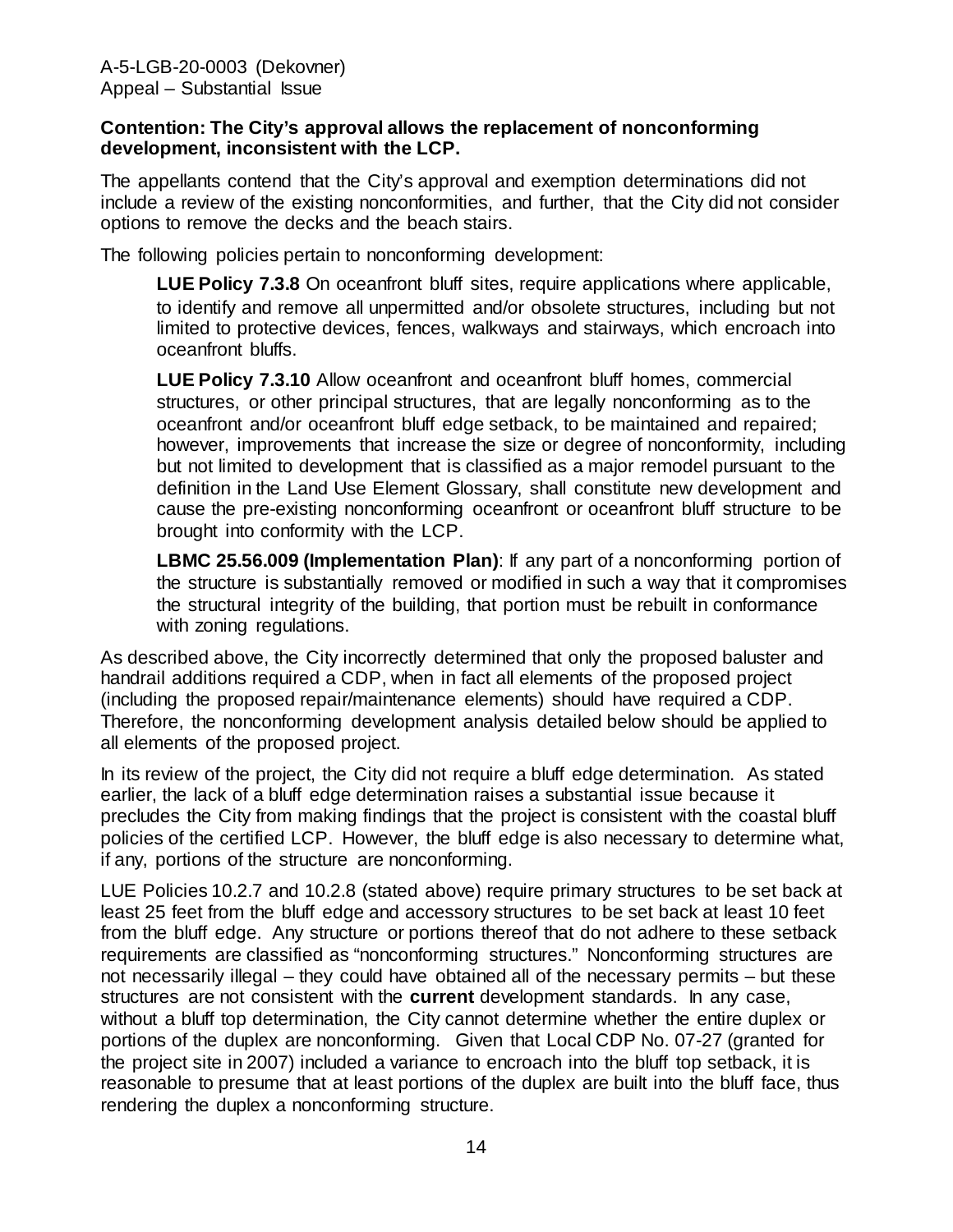LUE Policy 7.3.10 allows the repair/maintenance of legally nonconforming structures, so long as the repair/maintenance does not increase the size or degree of the existing nonconformity. The City's staff report for the project does not review the development to determine whether or not the proposed project would increase the size or degree of nonconformity of the duplex. Looking at the City-approved plans, the proposed beam repair would take place under the existing seaward deck, which could be nonconforming based on its location below the area of the slope stabilization project. If, in fact, the deck is nonconforming, the improvements could increase the degree of nonconformity of the existing duplex by extending the life of deck, inconsistent with LUE policy 7.3.10.

LUE Policy 7.3.8 requires removal of unpermitted development that encroaches into oceanfront bluffs. The duplex was constructed in 1968, prior to passage of the Coastal Act. However, looking at the City record for the project site, it is not clear whether the seaward decks and beach access stairs were permitted with the residence in 1968. Subsequent applications for the project site have not included authorizations to construct decks or staircases. Without this information, it is not possible to determine whether or not the staircases and seaward deck were permitted, and further, if they would be subject to removal under Land Use Element Policy 7.3.8.

For the reasons stated above, the appellants' third contention raises a substantial issue with regard to consistency with the certified LUP and the Coastal Act.

#### **Contention: The City did not adequately consider public view impacts from the beach and the ocean.**

The appellants contend that the City did not require the applicant to site and design development to prevent adverse impacts to scenic resources, especially those located in or near parks and recreation areas.

The following LCP policies and Coastal Act Policies pertain to protection of visual resources:

**LUE Policy 7.3** Design and site new development to protect natural and environmentally sensitive resources, such as areas of unique scenic quality, public views, and visual compatibility with surrounding uses and to minimize natural landform alterations.

**Open Space Conservation Element Policy 7A: Preserve to the maximum extent** feasible the quality of public views from the hillsides and along the City's shoreline.

**Policy 7K:** Preserve as much as possible the natural character of the landscape (including coastal bluffs, hillsides, and ridge lines) by requiring proposed development plans to preserve and enhance scenic and conservation values to the maximum extent feasible, to minimize impacts on soil mantle, vegetation cover, water resources, physiographic features, erosion problems, and require recontouring and replanting where the natural landscape has been disturbed.

Coastal Act Section 30251 states: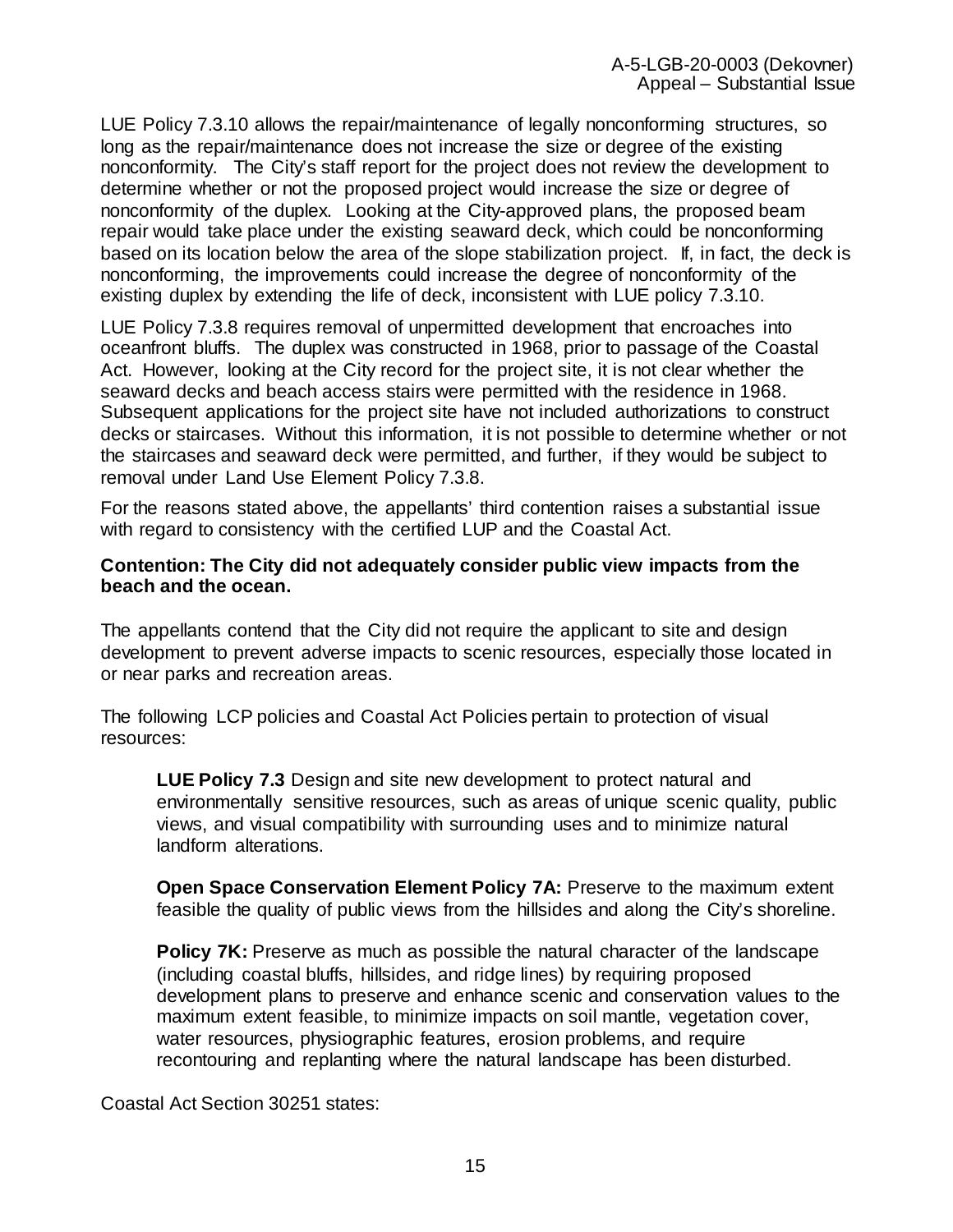The scenic and visual qualities of coastal areas shall be considered and protected as a resource of public importance. Permitted development shall be sited and designed to protect views to and along the ocean and scenic coastal areas, to minimize the alteration of natural land forms, to be visually compatible with the character of surrounding areas, and, where feasible, to restore and enhance visual quality in visually degraded areas. New development in highly scenic areas such as those designated in the California Coastline Preservation and Recreation Plan prepared by the Department of Parks and Recreation and by local government shall be subordinate to the character of its setting.

The Commission has traditionally interpreted public coastal views to include views to and along coastal bluffs as well as views to and along the ocean. Coastal bluffs are significant resources, and represent a rare and visually pleasing landscape that California citizens and governments have sought to preserve through the Coastal Act. The project site consists of a duplex that is constructed on an ocean-fronting bluff lot. The City's staff report does not include an analysis of potential public coastal view impacts, either along the ocean or along the coastal bluffs.

As previously mentioned, the duplex appears to be nonconforming based on a variance granted by the City for a bluff stabilization project to encroach into the bluff top setback. If the residence is in fact constructed on the bluff face, then approving repair/replacement of existing nonconforming elements of the structure would not be consistent with LUE Policy 7.3 or Open Space Conservation Element Policies 7A and 7K because the project would extend the life of development along the coastal bluff, thus diminishing its natural character over time.

Given the unique visual qualities of coastal bluffs, the City should have analyzed the impact to public coastal views to and along coastal bluffs. For this reason, the Commission finds that a substantial issue exists with the City's approval of a project that is not consistent with the visual resource policies of the LCP.

### **SUBSTANTIAL ISSUE FACTORS:**

The Commission typically applies five factors in making a determination whether an appeal raises a substantial issue pursuant to Section 30625(b)(2).

#### 1. **The degree of factual and legal support for the local government's decision that the development is consistent with the relevant provisions of the Coastal Act.**

The City did not substantially support its approval of the project's consistency with all of the applicable policies of the certified LCP and the public access provisions of the Coastal Act (specifically the bluff top/bluff face policies). In addition, the scope of the proposed project was incorrectly determined. The City did not correctly apply the IP policies, leading to an incorrect determination that certain repair/replacement elements of the proposed project are exempt from CDP requirements. This means that evaluation of the project's consistency with the LCP policies cannot be made at this time. Therefore, there is a low degree of factual and legal support for the local government's decision, and this factor supports a substantial issue finding.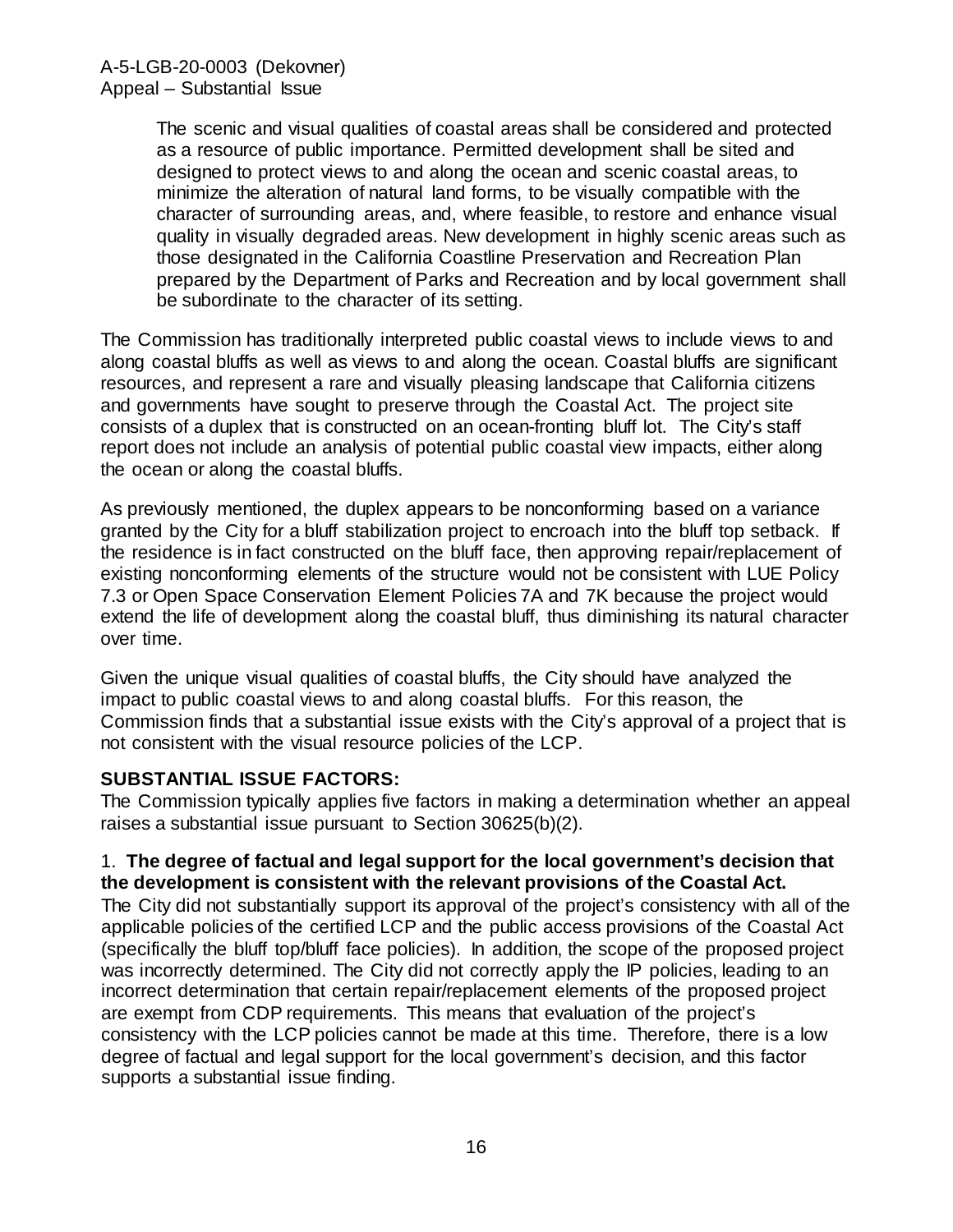### 2. **The extent and scope of the development as approved or denied by the local government.**

The local government granted a CDP for improvements to an existing duplex on the subject site located on an ocean-fronting bluff top property. While the record does not contain an accurate representation the elements that should be included in the CDP action, the development appears to be relatively minor based on the project description. However, as explained above, the project may not be consistent with the LCP policies pertaining to bluff top development, despite the relatively small scale of the project. Therefore this factor supports a finding of substantial issue.

3. **The significance of the coastal resources affected by the decision.** The subject site is an oceanfront bluff lot, which may raise specific concerns that are not routinely raised on interior, in-fill lots. California's coastal bluffs are a significant resource, and represent a rare and visually pleasing landform which California citizens and governments have historically sought to preserve. Coastal bluffs are dynamic geologic formations, and development on them increases the potential for geologic hazards. Development on coastal bluffs and adjacent to public beaches also can have significant impacts on scenic resources and public access opportunities. The LCP and the Coastal Act provide coastal bluffs with special protections. This factor supports a finding of substantial issue.

### 4. **The precedential value of the local government's decision for future**

**interpretations of its LCP.** The subject site is an oceanfront bluff property. The majority of ocean-fronting development in Laguna Beach is sited on bluff properties, and the decision of the local government for this project could influence future permit decisions made in the City's Coastal Zone. Allowing the local government's decision to approve improvements potentially encroaching into bluff edge setback areas or sited on a bluff face would set a precedent for future interpretations of its LCP that may be incorrect. If the subject local CDP is found to be consistent with the LCP based on the current record, there is a potential that future applicants will reference this permit if they wish to develop other oceanfront coastal bluff sites, of which there are hundreds in Laguna Beach. Without adequate information to determine the extent and scope of the proposed development, allowing the City's local CDP approval to stand would result in adverse precedent regarding application of the LCP's various resource protection policies. This factor supports a finding of substantial issue.

#### 5. **Whether the appeal raises local issues, or those of regional or statewide significance.**

Bluff face and bluff top development are issues of statewide significance, given that coastal bluffs are an important coastal resource throughout the state, not just in Laguna Beach. (See third factor above.) Requiring consistency with the certified LCP (particularly policies relating to bluff face/top development) and the public access and recreation provisions of the Coastal Act is significant to all the people of California who wish to enjoy the public beaches of California. Unsubstantiated application of these policies could have regional or statewide ramifications regarding other similar LCPs and their policies regarding bluffs. This factor supports a finding of substantial issue.

## **Conclusion**

In conclusion, staff recommends that the Commission find that a substantial issue exists